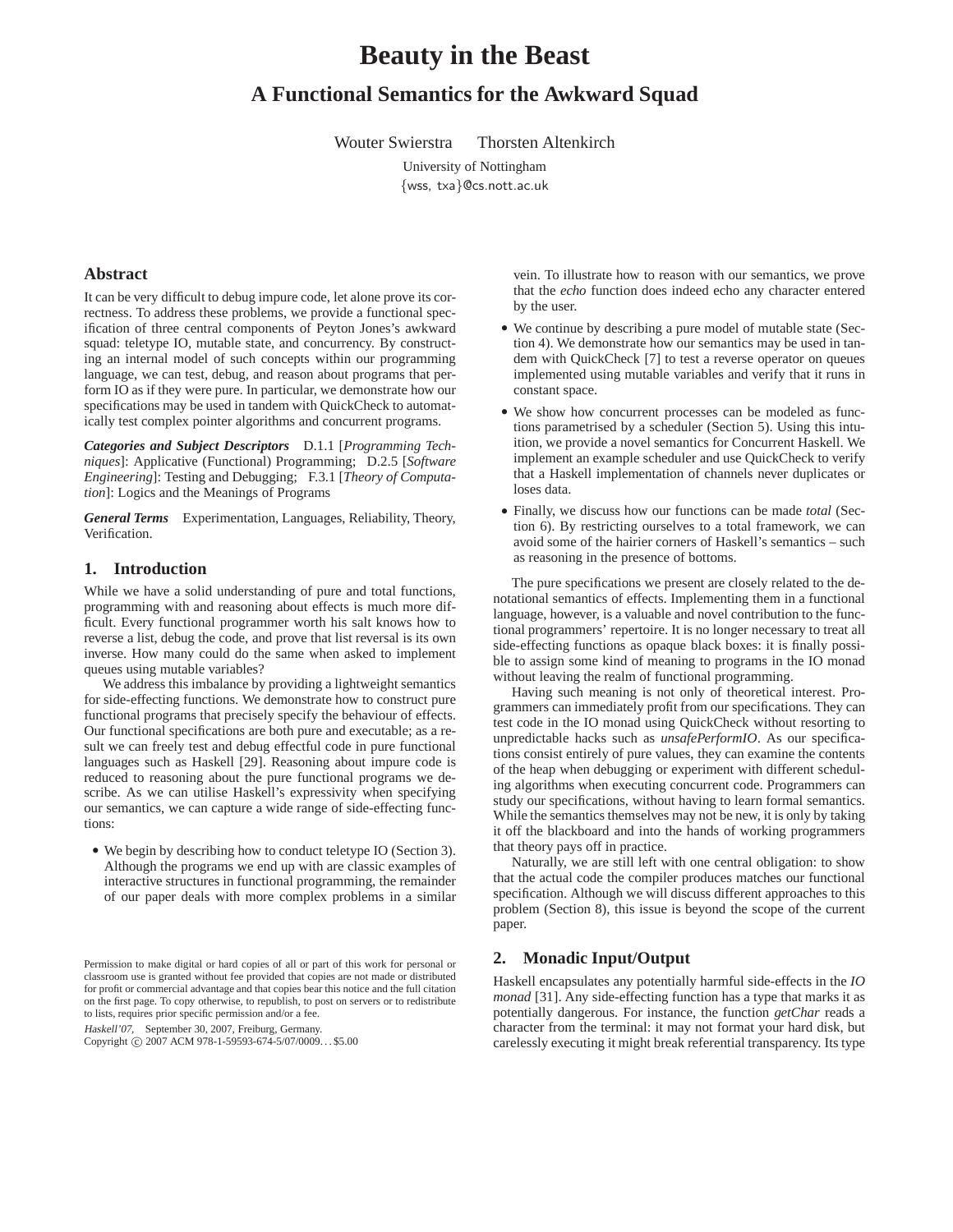tells us that it is a side-effecting function that will return a value of type *Char*:

#### *getChar*::*IO Char*

Similarly, *putChar* prints a given character to the teletype. As we are not interested in the value *putChar* returns, but rather in the effect its execution entails, its result type is *IO* ().

$$
putChar::Char \rightarrow IO()
$$

There is no safe way to extract the actual character read using *getChar* – doing so would allow seemingly innocent functions to have side-effects: the exact problem we were trying to avoid in the first place. Instead, values in the IO monad are combined using the following two operations:

return :: 
$$
a \rightarrow IO
$$
 a  
 $(\gg\equiv)$  ::  $IO$   $a \rightarrow (a \rightarrow IOb) \rightarrow IOb$ 

The *return* function lifts a pure value into the IO monad. The operator  $\gg$ , usually pronounced 'bind', performs the computation associated with its first argument and passes the result to its second argument. As these are the only primitive operations, programmers must sequence individual computations explicitly using the  $\gg$  operator.

As computations are first class values, we can define new control structures. The  $\gg$  operator sequences two computations, but discards the result of the first. We can construct a list of computations, and perform them one by one using the *sequence* combinator:

 $(\gg):$ *IO a*  $\rightarrow$  *IO b*  $\rightarrow$  *IO b*  $p \gg q = p \gg \lambda x \rightarrow q$  $sequence$  :: $[IO()] \rightarrow IO()$  $sequence_{\text{-}}[$  = *return* ()  $sequence_{\alpha}(x:xs) = x \gg sequence_{\alpha}$ 

Using these building blocks it becomes straightforward to write simple interactive programs:

*echo* ::*IO* ()  $echo = getChar \ggg (\lambda c \rightarrow putChar c) \gg echo$  $putString :: String \rightarrow IO()$ *putString* = *sequence* ◦ *map putChar*

Haskell offers syntactic sugar to make large monadic computations a great deal more palatable. A series of monadic expressions can be sequenced using the **do** notation. We can also write the above *echo* as:

$$
echo = \mathbf{do} \ c \leftarrow getChar
$$
  
putChar c  
echo

Haskell provides a large number of built-in functions that can perform all the real world side-effects that every serious programming language should accommodate. The IO monad makes sure that any such side-effecting functions are branded as hazardous.

Unfortunately, but unavoidably, side-effecting functions such as *putChar* are primitive and are not implemented by a pure Haskell expression. This makes debugging or reasoning about such code inherently difficult. The IO monad may prevent unexpected sideeffects, but we need a system of formal semantics outside our programming language to prove properties of *putChar*. Throughout this paper, we explore a different avenue of research: we will model *getChar* and *putChar* by pure functions in Haskell.

# **3. Teletype IO**

We begin by defining a data type  $IO_{tt}$  that specifies the primitive interactions that can take place with the teletype in Listing 1. Besides getting and putting a single character, we can end the interaction by returning a value.

## **Listing 1** Teletype IO

This specification is far from original. Gordon describes a similar approach to doing teletype IO in his thesis [13], and cites related work dating back more than twenty years [16, 19]. Rather than use such structures to perform IO, however, we use them to construct a pure model of functions in the IO monad.

Quite conveniently, the *IO*<sup>tt</sup> data type also forms a monad. The *return* function corresponds to the *Return* constructor. The bind operator recurses through the interaction specified by its first argument and feeds the computed value to its second argument.

Using this data type we can *define* the *getChar* and *putChar* functions as if they were any other functions in our language. Although they will not actually print characters to the teletype, we can use them to specify any interaction.

Given a value of type  $IO_{tt}$  *a*, we can calculate its behaviour. What should the result of an interaction be? From a user's point of view one of three things happen: either a value of type *a* is returned, ending the interaction; or the interaction continues after a character is read from the teletype or printed to the screen. Our *Output* data type in Listing 2 captures exactly these three cases.

#### **Listing 2** Teletype IO – semantics

| <b>data</b> <i>Output</i> $a =$                                                            |
|--------------------------------------------------------------------------------------------|
| Read (Output a)                                                                            |
| $\vert$ Print Char (Output a)                                                              |
| Finish a                                                                                   |
| <b>data</b> Stream $a = Cons{hd::a, tl::Stream a}$                                         |
| run <sub>tt</sub> :: IO <sub>tt</sub> a $\rightarrow$ (Stream Char $\rightarrow$ Output a) |
| run <sub>tt</sub> (Return a) cs = Finish a                                                 |
| $run_{tt}$ (GetChar f) cs = Read (run <sub>tt</sub> (f (hd cs)) (tl cs))                   |
| run <sub>tt</sub> (PutChar c p) cs = Print c (run <sub>tt</sub> p cs)                      |

Once we have fixed the type of *Output*, writing the *run*<sub>tt</sub> function that models the behaviour of a given interaction is straightforward. We assume that we have a stream of characters that have been entered by the user. Whenever our interaction gets a character, we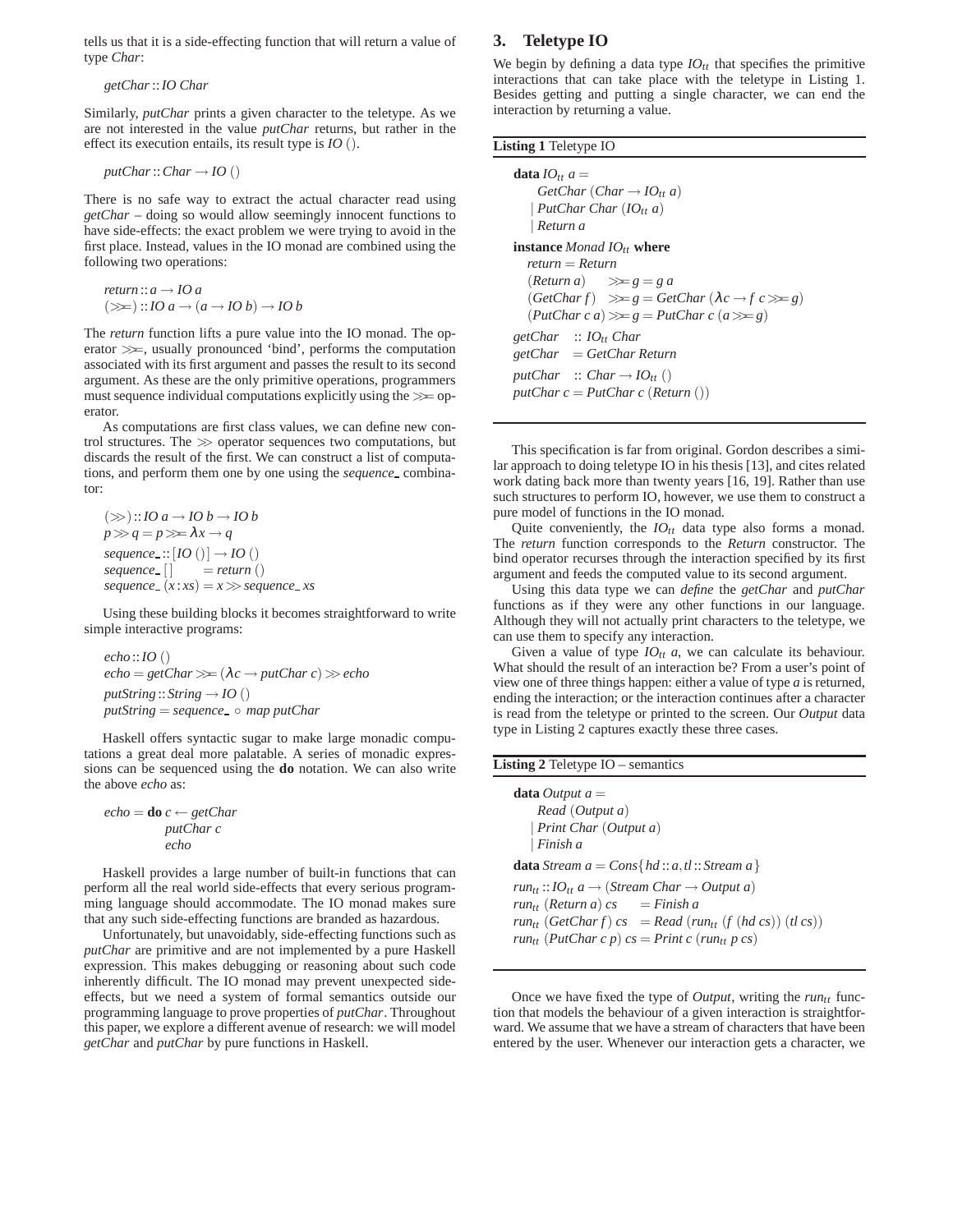read the head of the stream and continue the interaction with the tail.

Using the *putChar* and *getChar* functions that we have defined ourselves, we can write the same code for teletype interactions as before, but we now have a good understanding of how they behave. When such code is compiled, we can replace our *putChar* and *getChar* with calls to the primitive version defined in the Haskell Prelude. Before moving on to more complex semantics, we illustrate how to prove properties of teletype interactions.

#### **Example: echo**

Using our semantics, we can prove once and for all that *echo* prints out any character entered at the teletype. In particular, we can define the following function that exhibits the behaviour we expect *echo* to have:

*copy* :: *Stream Char* → *Output* ()  $copy (Cons x xs) = Read (Print x (copy xs))$ 

The *copy* function simply copies the stream of characters entered at the teletype to the stream of characters printed to the teletype one at a time. The *Read* constructor is important here: a variation of the echo function that required two characters to be typed before producing any output would not satisfy this specification. We can now prove that running *echo* will behave exactly like the *copy* function.

Using a variation of the take lemma [4], we show that *copy cs* and the result of running *echo* on *cs* are identical, for every input stream *cs*. The proof requires us to define an extra *take* function, analogous to the one for lists:

*take* :: *Int*  $\rightarrow$  *Output* ()  $\rightarrow$  *Output* () *take*  $(n+1)$  (*Print x xs*) = *Print x* (*take n xs*) *take*  $(n+1)$  (*Read xs*) = *Read* (*take*  $(n+1)$  *xs*)  $take 0$   $=$   $Finish()$ 

We can now prove that:

$$
take\ n\ (run_{tt}\ echo\ xs) = take\ n\ (copy\ xs)
$$

The proof proceeds by induction on *n*. The base case is trivial; the induction step is in Listing 3.

Proving such an equation is still quite some work. However, most Haskell programmers are already familiar with such equational proofs. There is no external system of semantics needed to prove such a property, but programmers can reason about their code as if it were pure.

# **4. Mutable State**

While teletype IO makes an interesting example, an obvious question is whether or not this approach can deal with anything more complicated. Interestingly, we can handle mutable state in a very similar fashion.

Mutable state in Haskell revolves around mutable variables known as *IORefs*. There are three functions that respectively create, write to and read from an *IORef*:

 $newIORef :: a \rightarrow IO (IORef a)$ *writeIORef* ::*IORef*  $a \rightarrow a \rightarrow IO()$ *readIORef* ::*IORef a* → *IO a*

We begin by defining a data type representing the possible changes to the state in Listing 4. We follow Haskell's lead and introduce separate constructors for each operation on *IORefs*. As with the teletype, we have an additional constructor *Return* that lifts pure values to stateful ones. It is worth pointing out that the signatures of the functions we wish to implement determine the constructors of our data type; the only freedom we have is in the representation of memory locations and data.

#### **Listing 3** The behaviour of *echo*

*take*  $(n+1)$  (*run*<sub>tt</sub> *echo* (*Cons x xs*)) = {by definition of *echo*,*putChar* and *getChar*}  $take (n+1) (run<sub>tt</sub> (GetChar Return$ >>=λ*c* → *PutChar c* (*Return* ()) >>*echo*) (*Cons x xs*)) {by definition of *run*<sub>tt</sub> and ( $\gg$ )} *take*  $(n+1)$ (*Read* (*runtt* (*Return x* >>=λ*c* → *PutChar c* (*Return* ()) >>*echo*) *xs*)) {by definition of  $(\ggg)$ } *take*  $(n+1)$  $(Read (run<sub>tt</sub> (PutChar x (Return ()) \gg echo)) xs))$  $=$  {by definition of  $(\gg)$ } *take*  $(n+1)$  (*Read* (*run*<sub>tt</sub> (*PutChar x echo*) *xs*))  $\{$  by definition of *run*<sub>tt</sub> $\}$ *take*  $(n+1)$  (*Read* (*Print x* (*run*<sub>tt</sub> *echo xs*))) = {by definition of *take*} *Read* (*Print x* (*take n* (*run*<sub>*tt*</sub> *echo xs*))) = {induction} *Read* (*Print x* (*take n* (*copy xs*))) = {by definition of *take*} *take* (*n*+1) (*Read* (*Print x* (*copy xs*))) = {by definition of *copy*} *take* (*n*+1) (*copy* (*Cons x xs*))

We model memory locations using integers. This is rather limited. By using integers to model memory locations, programmers could 'invent' their own locations, perform pointer arithmetic, or access unallocated memory. To address this problem, we propose to use Haskell's module system to hide the constructor of the *IORef* type. As a result, the only operations a programmer can perform with an *IORef* are those supported by our *IOs* data type.

We also restrict ourself to mutable variables storing integers. A more flexible approach would be to use Haskell's support for dynamic types [5, 1] to allow references to different types. This does make reasoning about our programs much, much more difficult [10], as the implementation of dynamic types relies on *unsafeCoerce*, for instance. For the sake of presentation, we therefore choose to limit ourself to references storing a fixed *Data* type. The price we pay is, of course, having to update this type every time we wish to change the types stored in mutable references. We will discuss how to tackle both this and the previous problem using a more expressive type system in Section 6.2.

Now that we have all relevant definitions, we construct an interpretation of these operations in Listing 5. Haskell already has a very convenient library for writing stateful computations that pivots around the state monad:

**newtype** *State*  $s$   $a = State{$ run*State* :: ( $s \rightarrow (a, s)$ ) }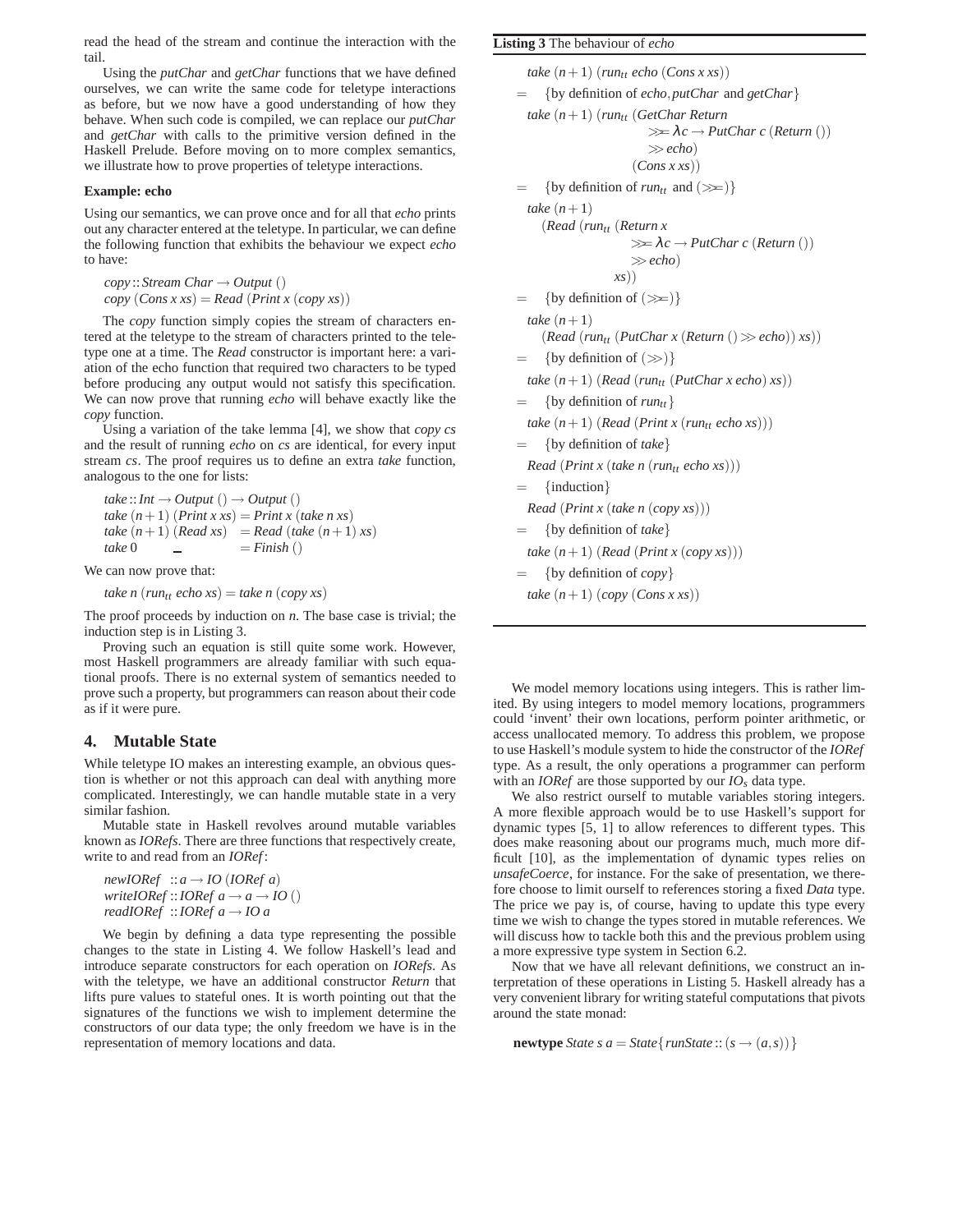**type** *Data* = *Int*  $\tt type Loc = Int$ **data**  $IO_s$   $a =$ *NewIORef Data* ( $Loc \rightarrow IO_s a)$  $ReadIORef Loc (Data \rightarrow IO_s a)$ | *WriteIORef Loc Data* (*IOs a*) | *Return a*

# **instance** *Monad IOs* **where**

*return* = *Return*  $(Return a) \gg g = g a$  $(NewIORef df) \gg g$  $=$ *NewIORef d* ( $\lambda l \rightarrow f$   $l \gg g$ )  $(ReadIORef 1f) \gg g$  $=$  *ReadIORef*  $l$  ( $\lambda d \rightarrow f d \gg g$ )  $(WritelORef$  l d s)  $\gg g$  $=$  *WriteIORef l d* ( $s \geq g$ )

**newtype** *IORef* = *IORef Loc*  $newIORef :: Data \rightarrow IO_s IORef$  $newIORef$   $d = NewIORef$   $d$   $(Return \circ IORef)$ *readIORef* ::*IORef* → *IOs Data readIORef* (*IORef l*) = *ReadIORef l Return writeIORef* ::*IORef*  $\rightarrow$  *Data*  $\rightarrow$  *IO<sub>s</sub>* () *writeIORef*  $(IORef \, l) \, d = WriteIORef \, l \, d \, (Return \, () )$ 

The state monad has several functions to manipulate the otherwise implicit state. In particular, we will make use the following functions:

*get* :: *State s s*  $gets$  ::  $(s \rightarrow a) \rightarrow State \, s \, a$ *put*  $:: s \rightarrow State s()$  $evalState :: State s a \rightarrow s \rightarrow a$  $execState :: State s a \rightarrow s \rightarrow s$ 

To access the hidden state, we use the *get* and *gets* functions that respectively return the hidden state and project value from it. The *put* function updates the state. Finally, the functions *evalState* and *execState* run a stateful computation, and project out the final result and the final state respectively.

Before we can use the state monad, we must decide on the type of the state *s* that we wish to use. In our case, there are two important pieces of information the state should record: the next free memory location and the heap that maps memory locations to data. Both are captured by our *Store* data type.

Now we can begin defining the function *runs* that evaluates the stateful computation described by a value of type  $IO<sub>s</sub>$ . We begin by constructing a value of type *State Store a*, and subsequently evaluate this computation, starting with an empty store. Note that we leave the *heap* of the initial state undefined.

Once again, the *Return* case ends the stateful computation. Creating a new *IORef* involves allocating memory and extending the heap with the new data. A *ReadIORef* operation looks up the data stored at the relevant location. Writing to an *IORef* updates the heap with the new data. Although we require a few auxiliary functions to manipulate the state and the heap, the code in Listing 5 should contain very few surprises.

All in all, the definition and semantics of an *IORef* fits on a single page and is remarkably simple. Some might even argue that

## **Listing 5** Mutable state – semantics

**data** *Store* = *Store*{*fresh* ::*Loc*,*heap* ::*Heap*} **type**  $Heap = Loc \rightarrow Data$ *emptyStore* :: *Store*  $emptyStore = Store { fresh = 0}$  $run_s :: IO_s a \rightarrow a$ *runs io* = *evalState* (*runIOState io*) *emptyStore runIOState* ::*IOs a* → *State Store a runIOState* (*Return a*) = *return a runIOState* (*NewIORef d g*)  $=$ **do**  $loc \leftarrow$ **alloc** *extendHeap loc d runIOState* (*g loc*) *runIOState* (*ReadIORef l g*)  $=$ **do**  $d \leftarrow$ *lookupHeap l runIOState* (*g d*) *runIOState* (*WriteIORef l d p*) = **do** *extendHeap l d runIOState p alloc* ::*State Store Loc*  $alloc =$ **do**  $loc \leftarrow gets$  *fresh*  $modifyFresh ((+) 1)$ *return loc lookupHeap* ::*Loc* → *State Store Data lookupHeap*  $l =$  **do**  $h \leftarrow$  *gets heap return* (*h l*)  $extendHeap::Loc \rightarrow Data \rightarrow State Store()$ *extendHeap l d* = *modifyHeap* (*update l d*)  $modifyHeap::(Heap \rightarrowHeap) \rightarrow State Store()$ *modifyHeap f* = **do**  $s \leftarrow get$ *put*  $(s \{ \text{heap} = f \text{ (heap } s) \})$ *modifyFresh* ::(*Loc* → *Loc*) → *State Store* () *modifyFresh f* = **do**  $s \leftarrow get$ *put*  $(s \{ \text{fresh} = f \text{ (} \text{fresh} \text{ s} \text{)} \})$ *update* ::*Loc* → *Data* → *Heap* → *Heap update l d h k*  $l \equiv k$  = *d*  $\alpha$  *otherwise* =  $h$   $k$ 

the semantics are trite and trivial – but this is a good thing! We want our semantics to be easy to understand. There is really no need to make things any more complicated.

## **Example: queues**

To demonstrate how our semantics can be used in practice, we implement queues using mutable references. Such queues consist of two references to the first and last cell of the queue. Every cell stores an integer value together with a pointer to the next cell. The last cell's reference points to a null value. Figure 1 illustrates what an example queue might look like.

Although the implementation is standard, it is all too easy to make a mistake. Listing 6 gives the type signatures of the operations involved. To begin with, we must fix the type of our references. From Figure 1 we can see that every pointer is either null, or points to a cell storing an integer and another pointer. We need to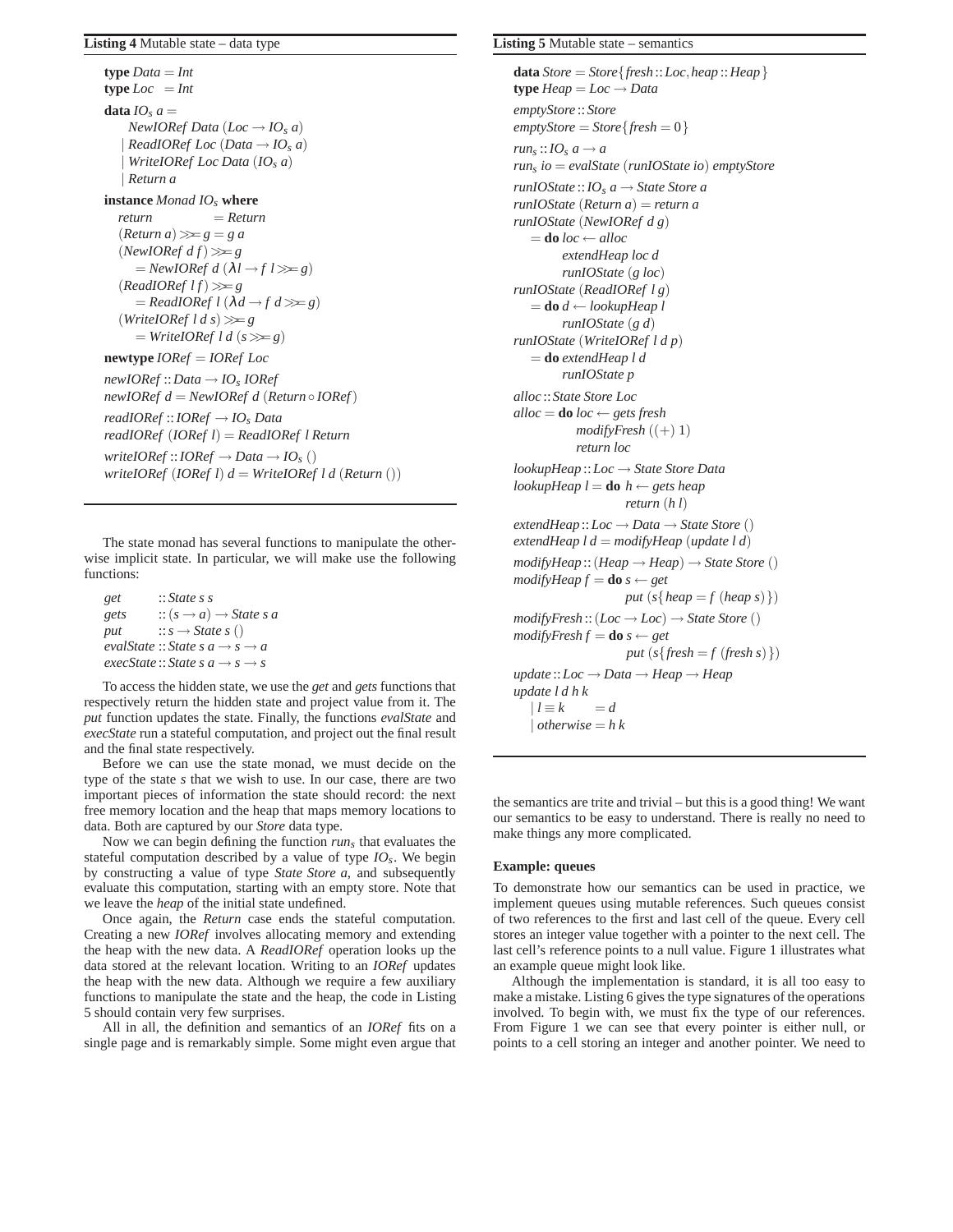**Figure 1** An example queue implemented using mutable references



change the type of data stored by a pointer, *Data*, in our semantics accordingly.

A *Queue* consists of a pair of pointers to the front and back of the queue. In an empty queue, both these pointers are null. A complete implementation of the type signatures in Listing 6 is provided in an appendix for the sake of completeness.

**Listing 6** Implementing queues using mutable variables

 $data Data = Cell Int IORef | NULL$ **type** *Queue* = (*IORef*,*IORef*) *emptyQueue* ::*IOs Queue enqueue*  $\therefore$  *Queue*  $\rightarrow$  *Int*  $\rightarrow$  *IO*<sub>*s*</sub> () *dequeue*  $\therefore$  *Queue*  $\rightarrow$  *IO*<sub>*s*</sub> (*Maybe Int*)

Claessen and Hughes have shown how to use QuickCheck to test properties of a similar implementation of queues in the *ST* monad [8]. Rather than follow suit, we implement queue reversal.

Listing 7 shows how to reverse a queue. If the queue is empty, we are done. Otherwise, we traverse the linked list, reversing every pointer as we go and finish off by swapping the *front* and *back* pointers.

# **Listing 7** Reversing queues

 $reverseQueue ::Queue \rightarrow IO_s()$ *reverseQueue* (*front*,*back*)  $=$ **do**  $f \leftarrow \text{readIORef}$  front **case** *f* **of**  $NULL \rightarrow return()$ *Cell x nextRef* → **do** *flipPointers NULL* (*Cell x nextRef*) *b* ← *readIORef back writeIORef front b writeIORef back f flipPointers*::*Data*  $\rightarrow$  *Data*  $\rightarrow$  *IO<sub>s</sub>* () *flipPointers prev NULL* = *return* () *flipPointers prev* (*Cell x next*) = **do** *nextCell* ← *readIORef next writeIORef next prev flipPointers* (*Cell x next*) *nextCell*  $revRevProp :: [Int] \rightarrow Bool$  $revRevProp$   $xs = xs \equiv run_s (revRev xs)$ **where**  $revRev$   $xs =$  **do**  $q \leftarrow$  *listToQueue xs reverseQueue q reverseQueue q queueToList q*

Operations that rely heavily on pointer manipulations are very easy to get wrong. How can we be sure that *reverseQueue* does

what we expect? We should not just use equality to compare queues – this will just compare the addresses of the head and tail, but not the content of the queue.

One solution is to define a pair of functions *listToQueue* and *queueToList*. The former enqueues all the elements of a list to the empty queue; the latter dequeues elements from a queue until it is empty. Using these functions, we can define the property *revRevProp* in Listing 7 that compares a list of integers to the result of enqueueing the integers, reversing the resulting queue twice, and finally dequeuing all the elements of the queue.

When we run QuickCheck on the resulting property, we can claim with some degree of certainty that our operation is its own inverse:

#### \*Main> quickCheck revRevProp OK, passed 100 tests.

This is, of course, a useless property to check—the identity function satisfies the same specification. It does illustrate, however, that proofs and properties of pure functions, such as the famous *reverse*  $\circ$  *reverse*  $=$  *id* on lists, do not need to be treated differently from those of impure functions.

In contrast to the work by Claessen and Hughes, we can also verify that queue reversal does not allocate any new memory. We accomplish this by inspecting the state after running a computation. If new memory has been allocated, the *fresh* counter that points to the next free memory cell will have been incremented.

The *memoryUsage* function in Listing 8 returns the number of memory cells needed by a computation. Using this function we can compare the amount of memory needed to store a queue, *queueMemSize*, and the amount of memory allocated after reversing a queue, *revQueueMemSize*. The *revMemProp* property then formulates the desired property: reversing a queue should not allocate new memory.

| <b>Listing 8</b> Memory usage of queue reversal                                                                       |  |  |  |  |  |  |
|-----------------------------------------------------------------------------------------------------------------------|--|--|--|--|--|--|
| memoryUsage:: $IO$ , $a \rightarrow Int$<br>memoryUsage io<br>$=$ fresh (execState (runIOState io) emptyStore)        |  |  |  |  |  |  |
| queueMemSize:: $[Int] \rightarrow Int$<br>queueMemSize $xs = memoryUsage$ (listToQueue xs)                            |  |  |  |  |  |  |
| $revQueueMemSize:: Int  \rightarrow Int$<br>revOueueMemSize xs<br>$=$ memoryUsage (listToQueue xs $\gg$ reverseQueue) |  |  |  |  |  |  |
| $revMemProp::[Int] \rightarrow Bool$<br>revMemProp xs = queueMemSize xs = revQueueMemSize xs                          |  |  |  |  |  |  |

This example shows how we can use the tools most functional programmers are comfortable with to reason about effectful programs. As the store is modeled by a pure value, we can check properties of our programs that we could not even express if we wrote them using the *ST* monad.

The model for mutable state is more complicated than our previous model for teletype IO. Proofs using this model can easily become quite complex. Even formulating properties involving the heap layout, for instance, can become rather onerous. Fortunately, as illustrated by Bird [3], we can introduce high-level combinators to facilitate reasoning about and formulating properties of pointer algorithms. Just writing down the low-level semantics of mutable state is by no means the whole story, but rather forms a starting point from which to embark on more serious analyses.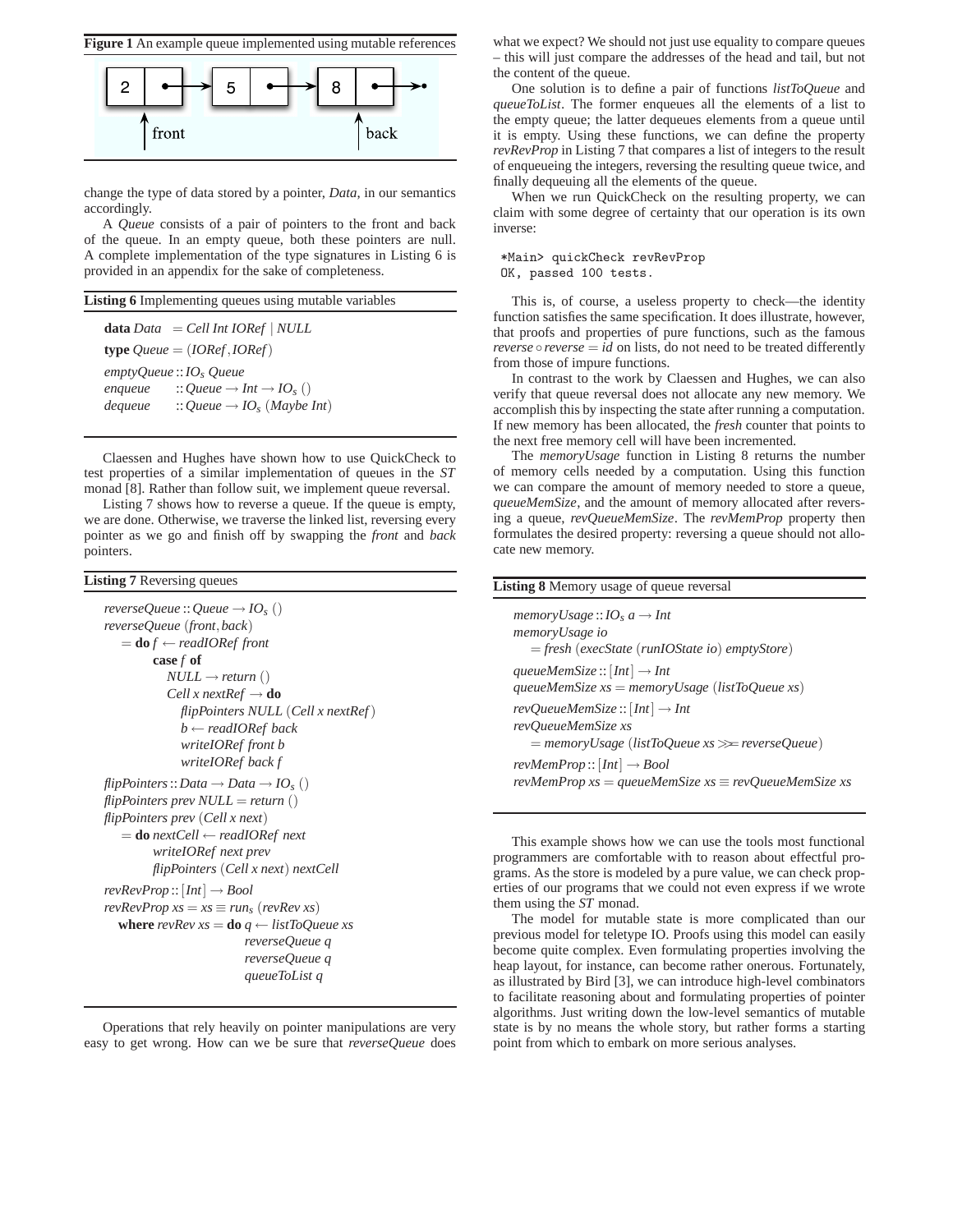# **5. Concurrency**

Although the models for teletype IO and mutable state were relatively straightforward, concurrency poses a more serious problem. Concurrent Haskell enables programmers to fork off a new thread with the *forkIO* function:

*forkIO* ::*IO a* → *IO ThreadId*

The new thread that is forked off will evaluate the argument of the *forkIO* call. The programmer can subsequently use a *ThreadId* to kill a thread or throw an exception to a specific thread.

Threads can communicate with one another using a synchronised version of an *IORef* called an *MVar*. As with an *IORef* there are three functions to create, write to and read from an *MVar*:

```
newEmptyMVar::IO (MVar a)
putMVar ::MVar a \rightarrow a \rightarrow IO()takeMVar ::MVar a \rightarrow IOa
```
Unlike an *IORef*, an *MVar* can be empty. Initially, there is no value stored in an *MVar*. An empty *MVar* can be filled using the function *putMVar*. A filled *MVar* can be emptied using the function *takeMVar*. If a thread tries to fill a non-empty *MVar*, the thread is blocked until another thread empties the *MVar* using *takeMVar*. Dually, when a thread tries to take a value from an empty *MVar*, the thread is blocked until another thread puts a value into the *MVar*.

Although there are several other functions in Haskell's concurrency library, we choose to restrict ourselves to the four functions described above for the moment.

In what should now be a familiar pattern, we begin by defining the data type  $IO_c$  for concurrent input/output in Listing 9. Once again, we add a constructor for every primitive function together with an additional *Return* constructor. As is the case in our *IORef* implementation, we model memory addresses and the data stored there as integers. Forked off threads have a unique identifier, or *ThreadId*, which we also model as an integer. The type of *Fork* is interesting as it will take an *IOc b* as its first argument, regardless of what *b* is. This corresponds to the parametric polymorphism that the *forkIO* function exhibits – it will fork off a new thread, regardless of the value that the new thread returns.

Once we have defined the data type  $IO_c$ , we can show it is a monad just in the same fashion that *IOs* and *IOtt* are monads. We continue by defining the basic functions, corresponding to the constructors.

Running the computation described by a value of type *IOc a* is not as straightforward as the other models we have seen so far. Our model of concurrency revolves around an explicit scheduler that determines which thread is entitled to run. The *Scheduler* is a function that, given an integer *n*, returns a number between 0 and *n*−1, together with a new scheduler. Intuitively, we inform the scheduler how many threads are active and it returns the scheduled thread and a new scheduler. Listing 10 describes how initially to set up the semantics of our concurrency operations.

Besides the scheduler, we also need to keep track of the threads that could potentially be running. The thread *soup* is a finite map taking a *ThreadId* to a *ThreadStatus*. Typically, such a *ThreadStatus* consists of the process associated with a given *ThreadId*. Note, however, that once a thread is finished, there is no value of *IOc* that we could associate with its *ThreadId* so we have an additional *Finished* constructor to deal with this situation. Besides the thread soup we also store an integer, *nextTid*, that represents the next unassigned *ThreadId*.

In addition to information required to deal with concurrency, we also need a lot of machinery to cope with mutable state. In particular, we keep track of a *heap* and *fresh* just as we did for our model of mutable state. Unlike an *IORef*, an *MVar* can be empty; hence the *heap* maps locations to *Maybe Data*, using *Nothing* to

**Listing 9** Concurrency – data type

```
type ThreadId = Int
\t<b>type</b> Data = Int\tt type Loc = Intdata IO_c a =NewEmptyMVar (Loc \rightarrow IO_c a)TakeMVar Loc (Data \rightarrow IO<sub>c</sub> a)| PutMVar Loc Data (IOc a)
    \forall b. Fork (IO<sub>c</sub> b) (ThreadId \rightarrow IO<sub>c</sub> a)
    | Return a
newtype MVar = MVar Loc
instance Monad IOc where
  return = Return
  Return x \gg g = g x
  NewEmptyMVar f \gg g = NewEmptyMVar (\lambda l \rightarrow f l \gg g)TakeMVar \, \mathit{l} f \gg g = TakeMVar \, \mathit{l} (\lambda \, d \rightarrow f \, d \gg g)PutMVar c \, d \, f \gg g = PutMVar c \, d \, (f \gg g)Fork p1 p2 \gg g = Fork p1 (\lambdatid \rightarrow p2 tid \gg g)
newEmptyMVar ::IOc MVar
newEmptyMVar = NewEmptyMVar (Return <math>oMVar</math>)takeMVar ::MVar \rightarrow IO<sub>c</sub> Data
takeMVar (MVar l) = TakeMVar l Return
putMVar ::MVar \rightarrow Data \rightarrow IO_c()putMVar (MVar l) d = PutMVar l d (Return ())
forkIO ::IO_c a \rightarrow IO_c ThreadId
forkIO p = Fork p Return
```

|  | <b>Listing 10</b> Concurrency – initialisation |  |  |
|--|------------------------------------------------|--|--|
|  |                                                |  |  |

**newtype** *Scheduler* =  $Scheduling (Int \rightarrow (Int, Scheduler))$ **data** *ThreadStatus* = ∀*b* . *Running* (*IOc b*) | *Finished* **data** *Store* = *Store*{*fresh* ::*Loc* , *heap* ::*Loc* → *Maybe Data* , *nextTid* ::*ThreadId* , *soup* ::*ThreadId* → *ThreadStatus* , *scheduler*:: *Scheduler* } *initStore* :: *Scheduler* → *Store*  $initStore s = Store{$ *fresh* = 0  $, nextTid = 1$  $, *schedule* r = s$ }  $runIO_c :: IO_c a \rightarrow (Scheduler \rightarrow a)$ *runIO<sub>c</sub> io s* = *evalState* (*interleave io*) (*initStore s*)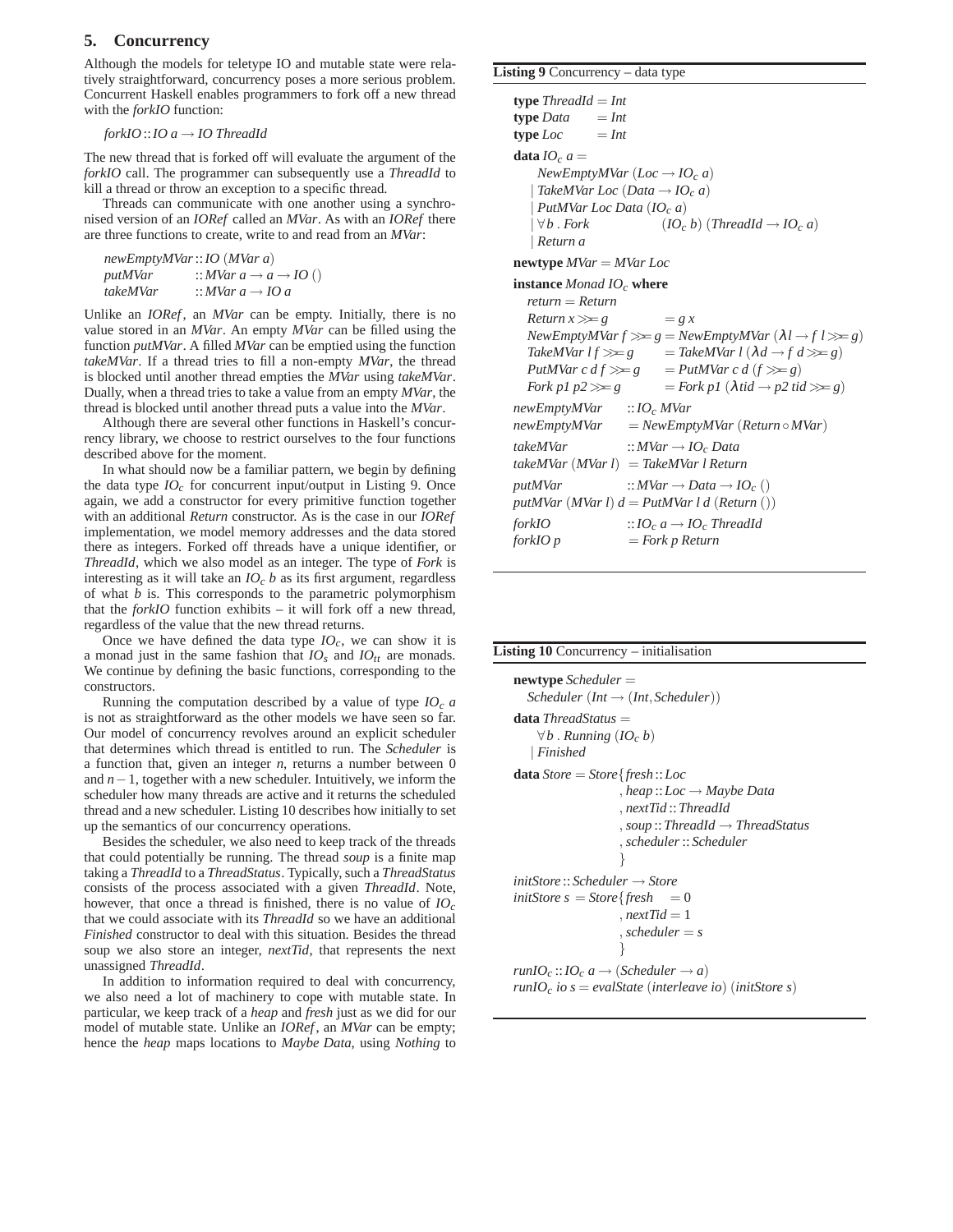represent an empty *MVar*. All these ingredients together form the *Store*.

To interpret a value of type  $IO_c$  *a*, we define a function that will run the concurrent process that it represents. Once again, we use Haskell's state monad to encapsulate the implicit plumbing involved with passing around the *Store*. To run a concurrent process we must tackle two more or less separate issues: how to perform a single step of computation and how to interleave these individual steps. We will begin defining the single steps in Listing 11, leaving the *interleave* function undefined for the moment.

The *step* function closely resembles our semantics for mutable variables, with a few minor adjustments. In contrast to the situation for mutable variables, we do not guarantee that we return a value of type *a*, but rather distinguish three different possible results.

First of all, a thread might terminate and produce a result. Secondly, a thread might have a side-effect, such as taking the value stored in an *MVar*, and return a new, shorter process. Finally, a thread might be blocked, for instance when it tries to take a value from an empty *MVar*. These three cases together form the *Status* data type that is returned by the *step* function.

Note that we have omitted a few functions that modify a specific part of the state, analogous to *modifyFresh* and *modifyHeap* in Listing 5.

There are a few differences with the model of mutable state. When we return a value, the thread is finished and we wrap our result in a *Stop* constructor. Creating a new *MVar* is almost identical to creating a new *IORef*. The only difference is that an *MVar* is initially empty, so we extend the heap with *Nothing* at the appropriate location.

The case for *TakeMVar* and *PutMVar* is more interesting. When we read an *MVar* we look up the appropriate information in the heap. If the *MVar* is filled, we empty it and perform a single step. When the *MVar* is empty, the thread is blocked and we cannot make any progress. The situation for writing to an *MVar* is dual.

The final case of the *step* function deals with forking off new threads. We begin by generating a *ThreadId* for the newly created thread. Subsequently, we extend the thread soup with the new thread. Finally, we return the parent thread wrapped in the *Step* constructor as the thread has made progress, but is not yet finished.

Although it was relatively easy to perform a single step, the interleaving of separate threads is more involved. Listing 12 finally defines the *interleave* function.

Different threads may return different types. In particular, the main thread has type  $IO_c$  *a*, but auxiliary threads have type  $IO_c$  *b* for some unknown type *b*. To make this distinction, we introduce the *Process* data type.

Essentially, to interleave a concurrent process we begin by consulting the scheduler to determine the next active thread. Initially, this will always be the main process. Once the main process forks off child threads, however, such threads may be scheduled instead. The result of scheduling is a value of type *Process a* together with the *ThreadId* of the thread that has been scheduled. Although we have omitted the code for the *schedule* function, it is relatively straightforward: given the main process, it consults the scheduler for the next *ThreadId*, and returns that *ThreadId* together with the corresponding process from the thread soup. We need to pass the main process to the scheduler, as it is not in the thread soup, but could still be scheduled.

If we want to use the *Process* returned by the scheduler, we need to be careful. We would like to allow the scheduled process to perform a single step – but what should we do with the result? If the main thread returns a final value, we can wrap things up and return that value. If an auxiliary thread returns a value, we are not particularly interested in its result, but rather want to terminate

## **Listing 11** Concurrency – performing a single step

```
data Status a = Stop\ a \mid Step\ (IO\ c\ a) \mid Blockedstep :: IO<sub>c</sub> a \rightarrow State Store (Status a)step (Return a) = return (Stop a)step (NewEmptyMVar f)
   =do loc \leftarrowalloc
         modifyHeap (update loc Nothing)
         return (Step (f loc))
step (TakeMVar l f)
   =do var \leftarrow lookupHeap l
         case var of
           Nothing → return Blocked
            (Just d) \rightarrow do emptyMVar l
                           return (Step (f d))
step (PutMVar l d p)
   =do var \leftarrow lookupHeap l
         case var of
           Nothing → do fillMVar l d
                           return (Step p)
            (Just d) \rightarrow return Blockedstep (Fork l r)
   = do tid ← freshThreadId
         extendSoup l tid
         return (Step (r tid))
lookupHeap ::Loc → State Store (Maybe Data)

                           return (h l)
freshThreadId :: State Store ThreadId
{\bf f}reshThreadId = do tid ← gets nextTid
                           modifyTid ((+) 1)return tid
emptyMVar:: Loc \rightarrow State Store ()
emptyMVar l = modifyHeap (update l Nothing)
fillMVar::Loc \rightarrow Data \rightarrow State Store ()
fillMVar l d = modifyHeap (update l (Just d))
extendSoup ::IO<sub>c</sub> a \rightarrow ThreadId \rightarrow State Store ()
extendSoup p tid
   = modifySoup (update tid (Running p))
```
the thread. As we want to treat the main and auxiliary threads differently, we need to pattern match on the scheduled process.

Regardless of which thread was scheduled, we allow it to perform a single step. There are five possible outcomes of this step, that we cover one by one:

- **The main thread stops** When the main thread terminates, the entire concurrent process is finished. We simply return the value that the step produced. Any auxiliary threads that have unfinished work will never be scheduled.
- **An auxiliary thread stops** If an auxiliary thread finished its computation and returns a value, we discard this value and finish the thread. We update the thread soup to indicate that this thread is finished and continue the interleaving.
- **The main threads performs a step** If the main thread manages to successfully perform a single step, we continue by calling the *interleave* function again. The argument we pass to the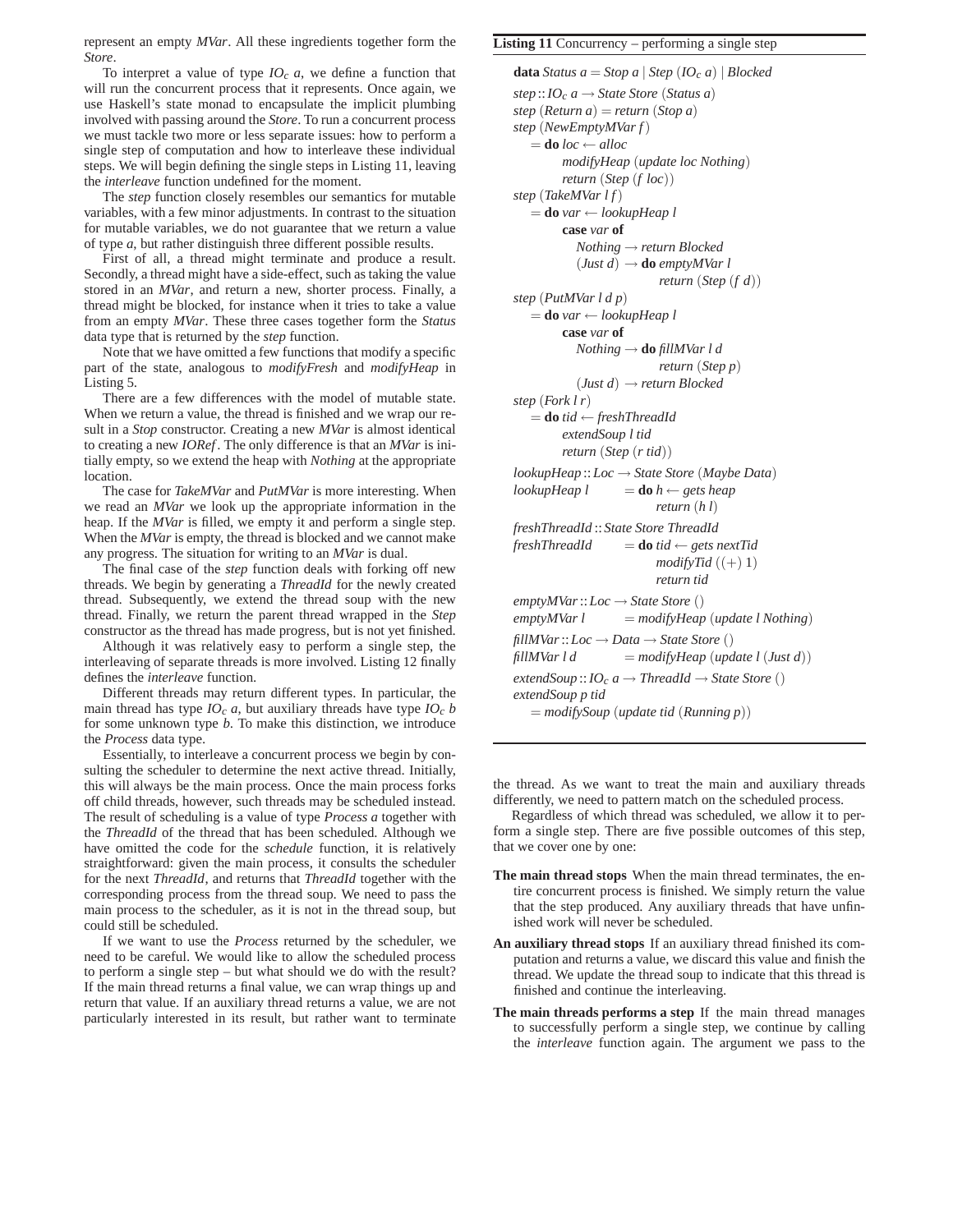**data** *Process*  $a =$ *Main* (*IOc a*) | ∀*b* . *Aux* (*IOc b*)  $interleave::IO<sub>c</sub> a \rightarrow State Store a$ *interleave main*  $=$ **do** (*tid*,*t*)  $\leftarrow$  *schedule main* **case** *t* **of** *Main p*  $\rightarrow$  $\mathbf{do} \ x \leftarrow \ \text{step } p$ **case** *x* **of** *Stop r* → *return r Step p* → *interleave p Blocked* → *interleave main Aux p*  $\rightarrow$ **do** *x* ← *step p* **case** *x* **of**  $Stop \_ \rightarrow$  **do** *finishThread tid interleave main Step q*  $\rightarrow$  **do** *extendSoup q tid interleave main Blocked* → *interleave main finishThread tid* = *modifySoup* (*update tid Finished*)

*interleave* function is the new main process that was wrapped in a *Step* constructor.

- **An auxiliary thread performs a step** When an auxiliary thread makes progress, we proceed much in the same way as we do for the main thread. Instead of passing the new computation to *interleave*, however, we update the thread soup. Once the soup has been updated, we continue by interleaving with the same main thread as we started with.
- **Blocked** If the scheduled thread can make no progress, for instance because it is waiting for an empty *MVar* to be filled, scheduling that thread will return *Blocked*. In that case, we schedule a new thread, until progress is made.

The semantics for concurrency are more complicated than those for teletype IO and mutable state. Actually using them, however, is no more difficult.

#### **Example: channels**

When Peyton Jones describes the semantics of concurrency in Haskell [28], he illustrates the expressive power of *MVars* by giving an implementation of channels.

Channels enable separate threads to communicate safely. They generalise the queues we have seen previously, as a channel allows multiple processes to read from and write to it. This is accomplished by having a pair of *MVars* storing pointers to the read end and write end of the channel. Whenever a process wants to read from or write to the channel, it must first acquire access to the appropriate end of the queue. Storing these pointers in *MVars* ensures that separate writes or reads can never interfere with one another. One example of a channel is illustrated in Figure 2.

Peyton Jones claims that:

. . . each value read will go to exactly one process.

Unfortunately, there is no justification of this claim. Proving such statements can, of course, be really difficult. In fact, it is already



hard to formulate precisely what it means for data to be lost or duplicated.

Rather than repeat the implementation of channels, we once again focus on how to use QuickCheck to demonstrate that certain properties are at least plausible. Listing 13 gives the types of channels and the data stored by references, together with the type signatures of the channel operations. We do not discuss how to implement these operations, but refer the implementation discussed in [28]. Our main concern is checking whether or not the above property is plausible.

#### **Listing 13** Channels

**type** *Channel* = (*MVar*,*MVar*) **data** *Data* = *Cell Int MVar* | *Ref MVar* | *Res* [*Int*] *newChan* ::*IOc Channel*  $putChan :: Channel \rightarrow Int \rightarrow IO_{c}()$ *getChan* ::*Channel* → *IOc Int*

Before we can implement the channel operations, we need to fix the data type *Data*, i.e. the type of data stored in an *MVar*. As we can see from Figure 2, the data stored in an *MVar* is not always a cell. In particular, the references to the read end and write end of the channel are also stored in an *MVar*. Therefore, we need to add an extra constructor *Ref* to our *Data* data type. Finally, we will later use an *MVar* to store a list of integers in the test we propose to run; therefore, we add a final constructor *Res*.

Listing 14 shows the test we would like to run. The *chanTest* function takes a list of integers, and forks off a thread for each integer that will write that integer to an initially empty channel. It also forks off a thread for each integer that attempts to read from the channel. Once a thread manages to read from the channel, it records the value read in a shared *MVar* called *result*. The main thread then waits until every thread has successfully read from the channel, and concludes by returning the list of all values that have been read. This final result should, of course, be a permutation of our original list.

The semantics of concurrency we have presented abstracts over the scheduling algorithm. Before we can run the test we have in mind, we must therefore decide what scheduler to use. As we are already using QuickCheck, we implement a random scheduling algorithm in an attempt to maximize the number of interleavings. Listing 15 gives one possible implementation of such a scheduler.

The *streamSch* function defines a scheduler, given a stream of integers. The definition of the *Stream* data type can be found in Listing 2. Whenever it is asked to schedule a thread, it uses the appropriate modulus on the head of the stream and continues scheduling with its tail. As we can use QuickCheck to generate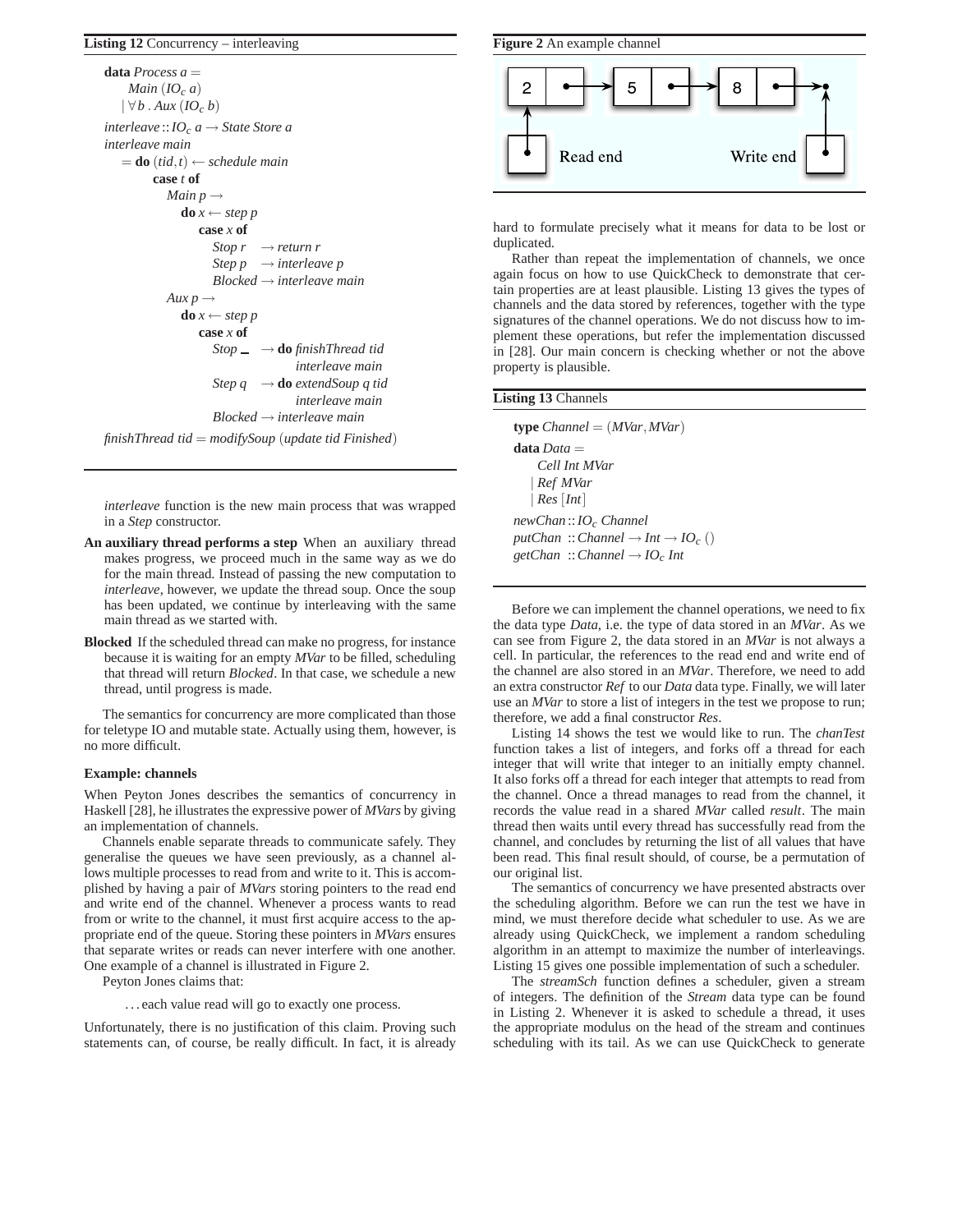## **Listing 14** Testing the implementation of channels

*chanTest* ::  $[Int] \rightarrow IO_c[Int]$ *chanTest ints*  $=$ **do** *ch*  $\leftarrow$  *newChan result* ← *newEmptyMVar putMVar result* (*Res* [ ]) *forM ints*  $(\lambda i \rightarrow$  *forkIO* (*putChan ch i*)) *replicateM* (*length ints*) (*forkIO* (*reader ch result*)) *wait result ints*  $reader::Channel \rightarrow MVar \rightarrow IO_c()$ *reader channel var*  $=$ **do**  $x \leftarrow$  *getChan channel* (*Res xs*) ← *takeMVar var putMVar var* (*Res* (*x* : *xs*))  $wait::MVar \rightarrow [Int] \rightarrow IO_c$  [*Int*] *wait var xs*  $=$ **do** (*Res r*)  $\leftarrow$  *takeMVar var* **if** *length*  $r \equiv$  *length* xs **then** *return r* **else do** *putMVar var* (*Res r*) *wait var xs*

# **Listing 15** Random scheduling

*streamSch* :: *Stream Int* → *Scheduler streamSch xs* = *Scheduler*  $(\lambda k \rightarrow (hd \, xs \, 'mod \, 'k, streamSch \, (tl \, xs)))$ **instance** *Arbitrary*  $a \Rightarrow$  *Arbitrary* (*Stream a*) **where**  $arbitrary = \mathbf{do} \ x \leftarrow arbitrary$ *xs* ← *arbitrary return* (*Cons x xs*)

a random stream of integers, we use the *streamSch* to produce a random scheduler.

The following property should hold:

*chanProp ints stream* = *sort* (*runIOc* (*chanTest ints*) (*streamSch stream*)) ≡ *sort ints*

Once again, QuickCheck informs us that the above property holds for 100 test runs. When we classify the input lists according to their length, it is reassuring to see that this property even holds for lists of more than 90 elements: that's almost 200 randomly scheduled pseudothreads vying for access to a single channel!

Clearly, this property is insufficient to verify Peyton Jones's claim. We should also check that the resulting channel is empty and all the threads are finished. Even then, we have only checked one kind of scenario, where every thread either writes or reads a single value. Yet our semantics are capable of providing *some* form of sanity check. It is not clear how such a check could be realized using Peyton Jones's semantics.

It may not be a surprise that the implementation of channels using *MVars* is correct. Running this test, however, found a very subtle bug in our scheduling function. Recall that the *schedule* function returns the *ThreadId* and process of the scheduled thread. If we schedule a finished thread, we call the *schedule* function

again, in search of a thread that is not yet finished. In a faulty version of our specification, if we encountered a finished thread, we called the schedule function again, but returned the *ThreadId* of the finished thread. This caused quite some chaos in the thread soup, as threads were lost and duplicated.

As the entire state of concurrent computations is a pure value, we can access otherwise inaccessible data, such as the size of the heap or the number of threads that have finished. In particular, abstracting over the scheduler allows us to check certain algorithms with specific schedulers or check a large number of interleavings using a random scheduler as we see fit.

## **Extensions**

Haskell cognoscenti will have spotted that we have not included all the primitive functions provided by Concurrent Haskell. Adding new primitives to our semantics is, however, not difficult to do. In particular, we do not need to extend the code that deals with the interleaving and scheduling, but can restrict ourselves to adapting the *IOc* data type and the *step* function. For instance, it is fairly straightforward to extend our semantics with functions such as:

*killThread* :: *ThreadId*  $\rightarrow$  *IO* () *yield* ::*IO* ()

The *killThread* function simply removes a certain thread from the thread soup; the *yield* function merely passes control to some other thread, whenever it is scheduled.

These semantics could also be extended to deal with asynchronous exceptions and explicitly delayed threads. Haskell's exception mechanism allows threads to throw exceptions to other threads. In our semantics, throwing an exception to another thread, would involve updating the thread soup, i.e. alerting the thread that receives the exception. Besides asynchronous exceptions, programmers can also delay threads for a number of milliseconds. A delayed thread will never be scheduled until enough time has elapsed. We hope to be able to address this in the future by a more refined functional semantics that takes time into account explicitly, as is already done in functional reactive programming systems such as Yampa [17]. Such semantics require a judicious choice of supported operations – adding explicitly delayed threads may add new functionality, but could drastically complicate the semantics.

# **6. Totality**

The semantics we have provided are very suitable for what has been dubbed 'fast and loose' reasoning [9]. We use QuickCheck and freely perform equational reasoning without worrying about undefined values or non-terminating functions. While this justifies our results to a degree, we may sometimes be interested in a watertight proof of correctness. The semantics we have provided so far, however, are unsuitable for such proofs.

Fortunately, we can make our semantics more precise. If we make sure that all our *run* functions are total, then any equality we prove between programs written in a total calculus will be valid. This is particularly relevant for programming languages with dependent types where all functions are guaranteed to be total by construction, such as Epigram [23] or *Gallina*, the functional core of Coq [2]. In such systems, we can not only write our programs, but also prove that they meet their specification.

Throughout our semantics we have occasionally used general recursion and undefined values, such as the initial heap. By avoiding bottoms and restricting ourselves to primitive recursion, the total *run* functions we describe below will assign sensible semantics to every program.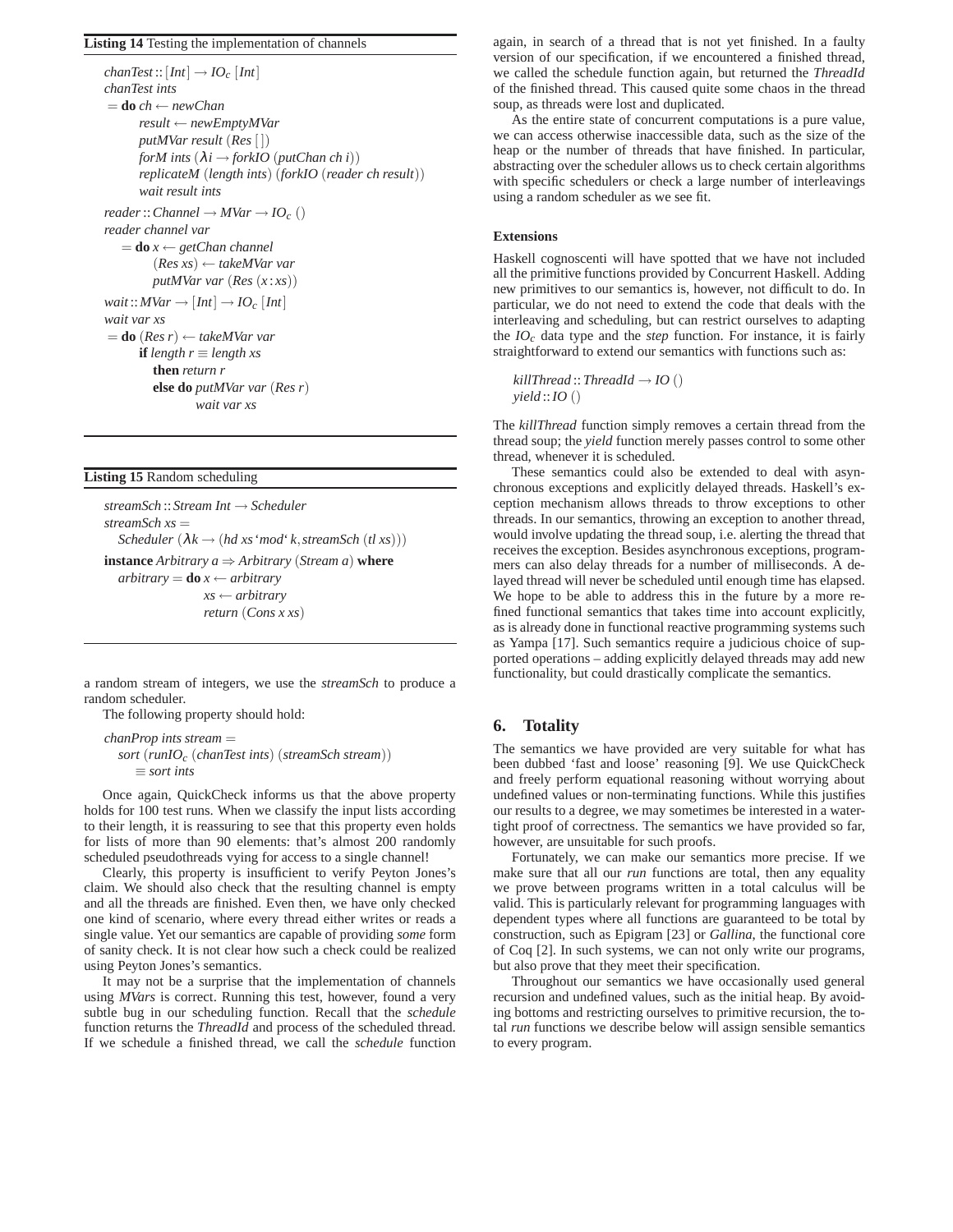#### **6.1 Total semantics for teletype IO**

The  $run_{tt}$  function in Listing 2 is total. When we restrict ourself to a total language, however, all data is finite. In particular, there can be no infinite sequence of *PutChar* constructors that produce an infinite stream of output. This is rather unfortunate: there are situations where we would like to repeatedly print a character to the teletype.

One solution is to distinguish between inductively defined data and coinductively defined codata, as has been proposed by Turner [33]. If we consider *IOtt* and *Output* to be codata, the *stream* function below is total:

*stream* :: *Char*  $\rightarrow$  *IO*<sub>*tt*</sub> () *stream*  $c = PutChar\ c\ (stream\ c)$ 

Once again, it becomes possible to output an infinite stream of characters to the teletype. Similarly, we could write a *sink* function that consume input from the user, without ever producing any output.

There is slight subtlety here. We have chosen to make both reading and printing visible in our *Output* data type. While this makes sense for teletype interactions, it is questionable whether you should be able to observe how much data a process reads from a handle that is not *stdin*. If we drop the *Read* constructor of our *Output* data type, our semantics become more abstract: we describe a process's behaviour as stream processor. Ghani et al. [11] use a mixed data-codata structure that can be used to specify exactly this behaviour in a total setting.

#### **6.2 Total semantics for mutable state**

There are a few problems with the semantics of mutable state in Section 4. Although the *runIOState* function in Listing 5 only uses primitive recursion, the semantics makes use of undefined values, such as the empty heap. As a result, programmers may access unallocated memory, resulting in unspecified behaviour. This is easily fixed, provided our type system is sufficiently expressive.

In a dependently typed setting we can model the heap as an *n*tuple. We can then model an *IORef* as a pointer into the heap that will never go out of bounds. Finally, we index the *IOs* data type by the size of the source and a target heap, reminiscent of the technique used to type stack operations [24]. Every constructor then explicitly records how it modifies the heap. Our *runIOState* function than becomes total – our types guarantee that it is impossible to access unallocated memory. We have implemented these ideas in Agda 2 [27]. Using such a dependently typed system, we can even correctly handle a heterogeneous heap, storing different types of data, and well-scoped, well-typed pointers. We defer the discussion of this implementation to further work.

#### **6.3 Total semantics for concurrency**

The above remarks about mutable state are also pertinent for our semantics of concurrency. A total implementation of the *step* function in Listing 11 function should forbid programmers from accessing unallocated memory.

A more serious problem, however, is that the heart of our semantics for concurrency, the *interleave* function in Listing 12, uses general recursion. Whenever a blocked thread is scheduled, no progress is made, and an unguarded recursive call is made. If there is a deadlock, however, we will continue scheduling blocked threads in the hope that some thread will make progress, and the *interleave* function loops.

Fortunately, we can avoid this problem by detecting deadlocks. Instead of hoping that our scheduler will indeed find a thread that can make progress, we should keep track of threads that we know are blocked. We sketch the idea here, but omit the details of our implementation.

We begin by changing the return type of our  $runIO<sub>c</sub>$  function to *Maybe a*, using *Nothing* to represent a deadlock. Whenever we learn that a thread is blocked, we record its *ThreadId*. When every thread is either blocked or finished, and the main process cannot make progress, we are in a deadlock and return *Nothing*. Whenever any thread makes progress, we empty the *entire* list of blocked threads; a thread might be blocked because it is waiting for an *MVar* to be filled. If another thread makes progress, it may have filled the *MVar* our blocked thread was waiting on – thereby unblocking the original thread. By dynamically detecting deadlocks in this fashion, we claim our specification can be made total.

# **7. Related work**

The idea of providing functional specifications of IO is hardly new. Early versions of the Haskell Report [29] contained an appendix with a functional specification of interactions with the operating system. Curiously, this appendix disappeared after the introduction of monads. Similar specifications have been proposed to teach semantics to undergraduates. Our proposal to use these specifications both for programming and reasoning, is an important step forwards.

This work has been influenced strongly by the semantics of Haskell's IO as described by Peyton Jones [28]. This semantics use a process calculus containing Haskell's purely functional core to silently evaluate pure functions as the need arises. While this work has been widely cited as an excellent tutorial on IO in Haskell, the semantics presented have, to the best of our knowledge, never been used on the scale of the examples we present here. Our specifications are intended to be more 'user-friendly.' They require no external mathematical system of reasoning, but rather present the semantics in terms with which programmers are already comfortable.

Besides Peyton Jones's work, there is a huge amount of research in the semantics of programming languages. Many of the problems we discuss here have been covered elsewhere. The semantics for mutable state are fairly well-understood. Our development of teletype IO was heavily influenced by earlier work on understanding IO in a purely functional language [13, 16, 19].

There are several papers that model concurrency within Haskell worth discussing separately. First of all, Claessen has described a 'concurrency monad transformer' [6]. Using continuation passing ingenously, he shows how to add interleaved computations in any monad. The monad transformer he describes can even model *MVars*. While continuations are very expressive, it can be rather difficult to reason about them. This makes it a bit less suitable to reason with, when compared to our approach.

Harrison shows how the *resumption monad* can be used to interleave stateful computations [15]. To interleave computations he introduces a pair of mutual recursive functions: *sched* and *handler*. The *sched* function is a round robin scheduler that essentially consults the thread soup and passes the next active thread to the handler. The handler processes the active thread and invokes the *sched* function again. We feel that our separation of interleaving and processing threads makes it easier to extend the semantics with new functions, such as *killThread* and *yield*, without having to worry about interleaving. Harrison mentions that 'it is not the intention of the current work to model the awkward squad,' and does not explore this line of research further.

Finally, Nanevski *et al.* have proposed a type theory that allows programmers to reason about effectful programs [25, 26]. Instead of giving a concrete implementation of the specification as we have done here, they formulate several axioms that characterise how effectful programs behave. Both approaches have their merits and further research is warranted to fully understand how they relate.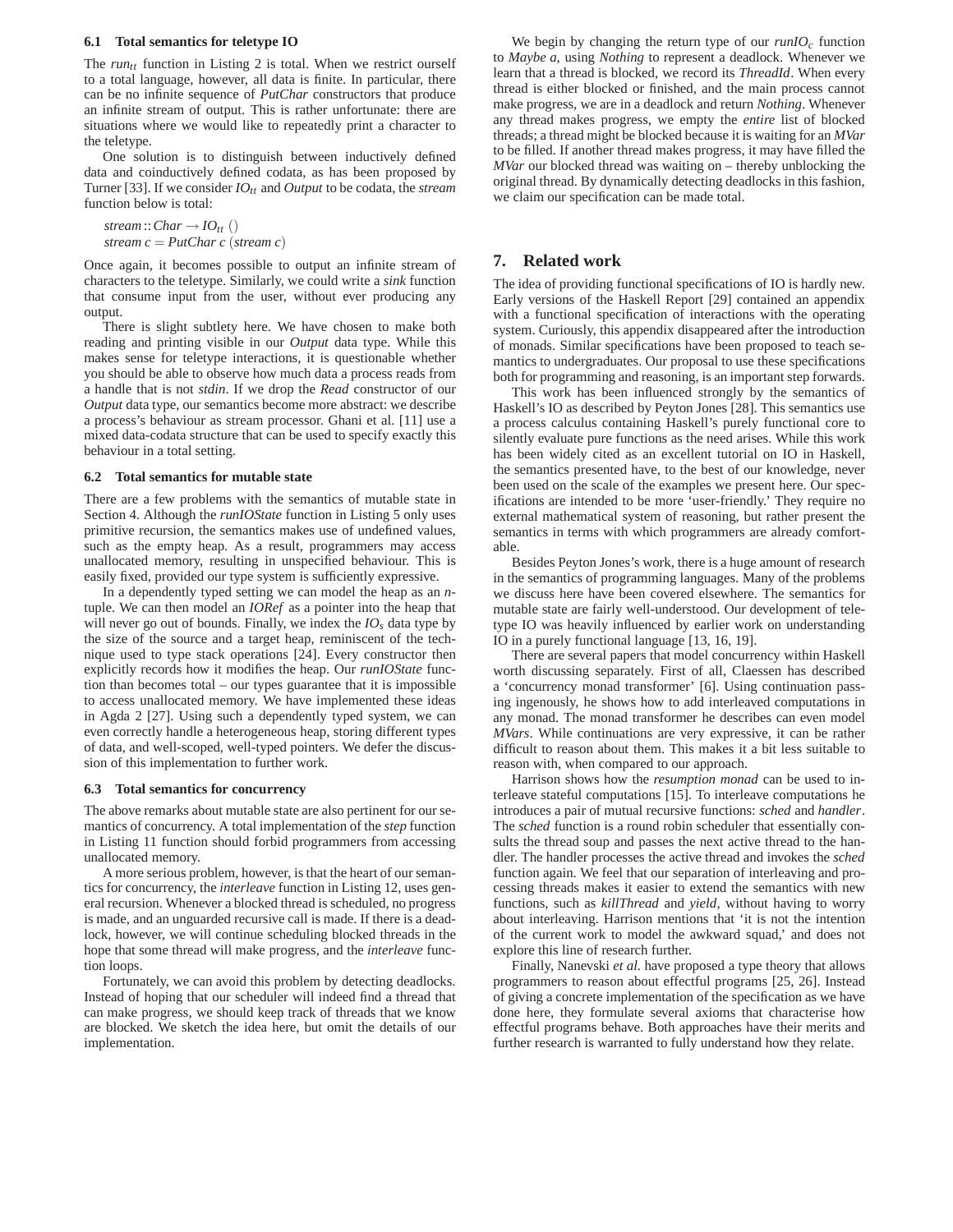# **8. Further work**

There are two important issues that we hope to address in future work: composing the individual semantic models and proving their validity.

#### **Composing semantics**

Although we have discussed the semantics of several members of the awkward squad separately, the real challenge involves combining these semantics. We do have good hope that there is a certain degree of modularity we can exploit.

Combining arbitrary monads is a difficult problem and still subject to active research. Besides monad transformers [21] and distributivity laws [20], more recent work has focused on combining monads by taking their coproduct [22]. Unfortunately, the general formula to compute the coproduct of two monads is rather difficult.

The monads we have described so far, however, all have the same shape: constructors for every supported operation; and a single *Return* constructor. This general pattern is known as a *free monad*. To compute the coproduct of free monads, we only need to collect all the constructors for the supported operations by taking their coproduct. Previous work on modular interpreters [21] describes how to do so, while minimalizing the overhead associated with finding the right injection into a large coproduct.

One major advantage of composing such monads using their coproduct, is that we can compose the semantics of such constructs – that is we could construct a function  $run_{c+s}$  that will assign semantics to a program in  $IO_{c+s}$  that uses both concurrency and mutable state. Essentially, this involves pasting together the state associated with individual semantics, such as the scheduler and heap, and allowing each operation to update the relevant pieces.

This would greatly refine the current state of affairs, in which the colossal *IO* monad jumbles together all these separate issues. Refining the IO monad is one of the major open problems Peyton Jones identifies in his retrospective on Haskell's development [30]. This is really a problem – if you have a value of type *IO* () it could do everything from format your hard drive to print "Hello World!"  $-$  it's a bit worrying that we really have no idea of what kind of side-effects such a value has.

## **Correctness**

Although we have defined semantics for teletype IO, mutable state, and concurrency, we cannot be sure that the models we have constructed are indeed a faithful representation of the real side-effects. We need to guarantee that that the semantics we have presented here can actually be trusted.

We could try prove that our semantics are equivalent to those presented by Peyton Jones [28]. One problem with this is that Peyton Jones's semantics are not completely formal – there is no specification of how pure functions should be silently evaluated. Moreover, this still does not guarantee that our specifications are semantically equivalent to the code produced by any Haskell compiler, but merely proves the two sets of semantics are equivalent.

An alternative approach would be to describe how Haskell compiles to code for some (virtual) machine. We could then compare the behaviour of the primitive *putChar* with the *putChar* we have defined ourselves. If these two are semantically equivalent on the machine level, we know that it is safe to reason using the functions we have defined. Hutton and Wright take a very similar approach to proving the correctness of a compiler for a simple language with exceptions [18].

This is actually an instance of a much wider problem: how many compilers have been proven to satisfy a language's specification? We have provided a very usable specification of effects, but can only share the burden of proof together with compiler implementors. There is an enormous gap between theory and practice that we cannot hope to bridge unilaterally.

# **9. Conclusions**

We feel that this work has several significant merits. We conclude by reiterating why we believe this approach to semantics for the awkward squad is worth pursuing further:

- **Simplicity** In contrast to process calculi, operational and denotational semantics, you don't need a theoretical background to understand these functional semantics. A programmer can use them to debug or test impure code, without having a deep mathematical understanding of all the issues involved.
- **Transparency** One of the joys of Haskell is that there is no magic. Once someone understands higher order functions and algebraic data types, they could almost write the entire Prelude. Using these functional semantics, there is no need to lose this transparency.
- **Tool Support** There are a large number of tools available to test, trace, and debug Haskell code [7, 32, 12]. Such tools typically do not cope well with functions in the IO monad. By constructing a faithful model within the programming language, such tools could be used to debug our pure model – a massive improvement over the status quo!
- **Granularity** We have presented a fine grained semantics for pieces of the IO monad. Further refinement could really pay off. A case in point is made by Haskell's software transactional memory [14]. The distinction between the STM monad and the IO monad make sure that transactions can roll back. Similarly, we can guarantee that a teletype interaction of type  $IO<sub>tt</sub>$  will never cause a deadlock in a concurrent process of type *IOc* – the *type* of a side-effecting function suddenly means something.

Mutable state, concurrency, and teletype IO are considered beasts of programming language design by the purest of functional programmers. With the advent of monads, these issues have become managable – monads contain the havoc that such beasts can wreak. The semantics we present here take things one step further – there is no longer a hard distinction between pure and impure functions. There is, perhaps, beauty in these beasts after all.

## **Acknowledgments**

We are greatly indebted to our colleagues in the Foundations of Programming group for their encouragement and entertaining discussions. Diana Fulger, Peter Hancock, Graham Hutton, Mauro Jaskelioff, Andres Löh, and Nicolas Oury all deserve a particular mention for their valuable feedback on earlier versions of this paper, for which we are forever grateful. We would also like to express our gratitude for the helpful feedback we received from anonymous referees.

# **References**

- [1] Arthur I. Baars and S. Doaitse Swierstra. Typing Dynamic Typing. In *ICFP '02: Proceedings of the Seventh ACM SIGPLAN International Conference on Functional Programming*, 2002.
- [2] Yves Bertot and Pierre Castéran. *Interactive Theorem Proving and Program Development. Coq'Art: The Calculus of Inductive Constructions*. Texts in Theoretical Computer Science. Springer Verlag, 2004.
- [3] Richard Bird. Functional Pearl: Unfolding pointer algorithms. *Journal of Functional Programming*, 11(3):347–358, 2001.
- [4] Richard Bird and Philip Wadler. *An Introduction to Functional Programming*. Prentice Hall, 1988.